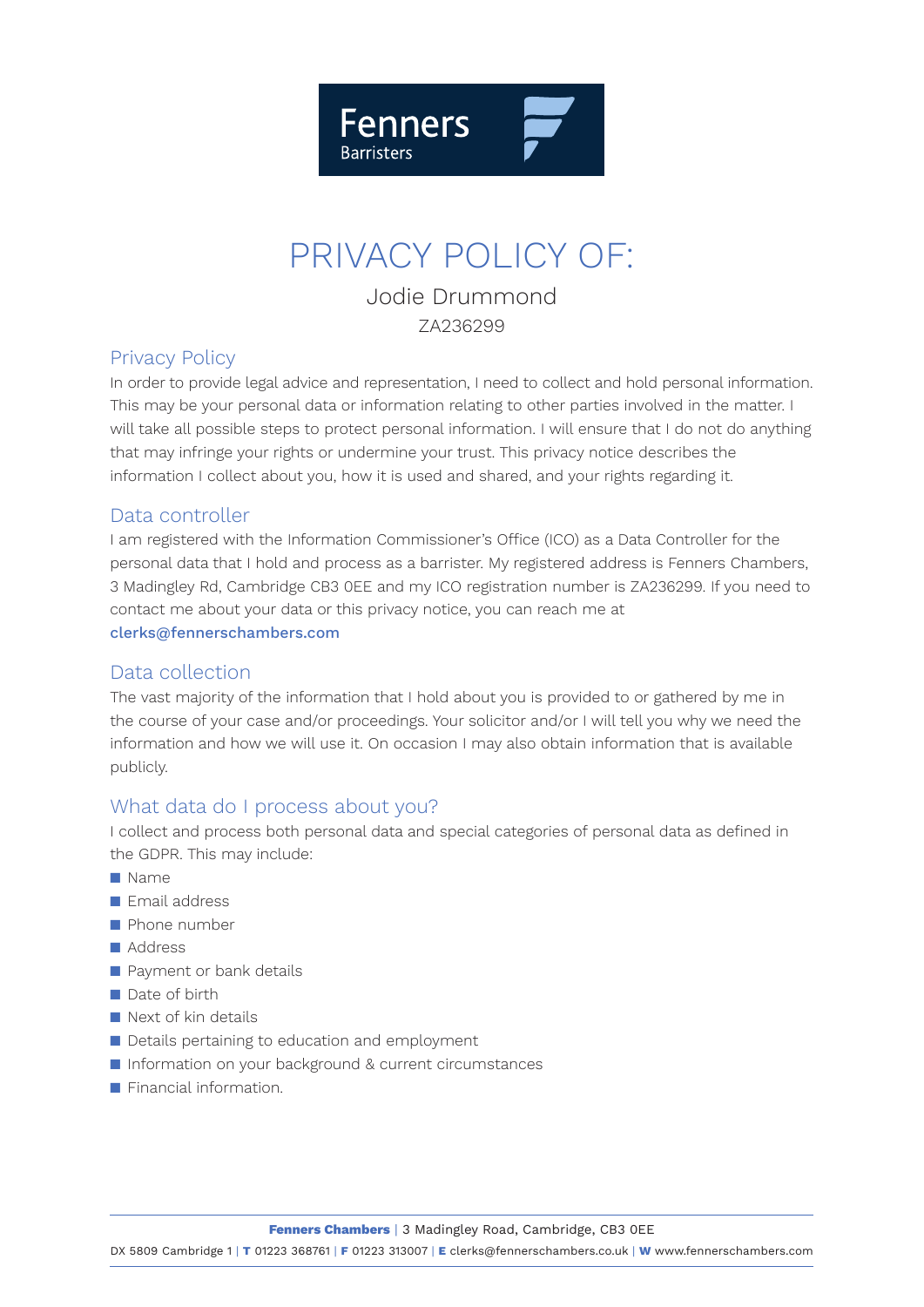

Where relevant, I may also need to process special category personal data that reveals your:

- **n** Racial or ethnic origin
- $\blacksquare$  Political opinions
- Religious and philosophical beliefs
- $\blacksquare$  Trade union membership
- $\blacksquare$  Genetic data
- Biometric data for the purpose of uniquely identifying a natural person
- $\blacksquare$  Data concerning health
- Sex life and sexual orientation.

On occasion, I may also process personal data relating to criminal convictions and offences.

# My lawful basis for processing your information

The General Data Protection Regulation (the GDPR) requires all organisations that process personal data to have a lawful basis for doing so. The lawful basis identified in the GDPR that I seek to rely upon are as follows:

- $\blacksquare$  Consent of the data subject where this required, I will ensure that I have your specific consent for processing your data.
- **n** Performance of a contract with the data subject or to take steps to enter into a contract.
- $\Box$  Compliance with a legal obligation to comply with various regulatory and professional obligations, e.g. filing tax returns with HMRC.
- $\blacksquare$  The legitimate interests of my business or a third party, except where such interests are overridden by the interests, rights or freedoms of the data subject.

Examples of legitimate interests include:

- $\blacksquare$  Where the data subject is a client or in the service of the controller;
- **n** Provision of legal services and advice;
- **n** Processing is necessary to ensure network and information security, including preventing unauthorised access;
- For purposes of practice management, accounting and debt recovery;
- **n** For completion of professional regulatory requirements;
- **n** Processing for direct marketing purposes, or to prevent fraud; and
- $\blacksquare$  Reporting threats to public security.

# Special category processing

I process special category data when:

- **1** I have your explicit consent to do so; or
- **2** It is necessary for the exercise or defence of legal claims or judicial acts.

# Criminal data processing

On occasion, I process data relating to criminal offences where it is necessary for:

- $\blacksquare$  The purpose of, or in connection with, any legal proceedings;
- The purpose of obtaining legal advice; or
- $\blacksquare$  The purposes of establishing, exercising or defending legal rights.

#### **Fenners Chambers** | 3 Madingley Road, Cambridge, CB3 0EE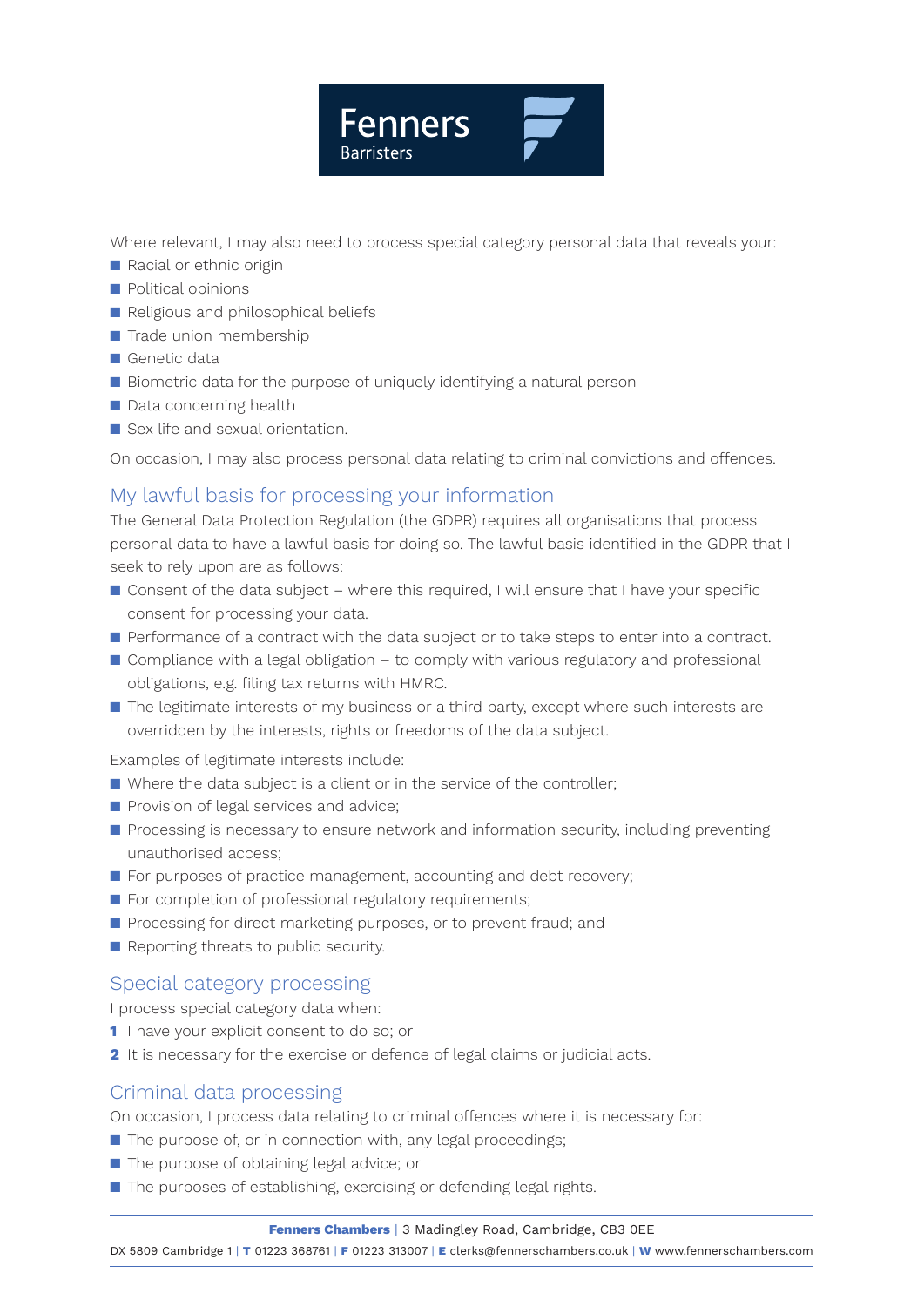

## Purposes

I use your information to:

- **n** Provide legal advice and representation;
- $\blacksquare$  Assist in training pupils and mini pupils;
- **n** Investigate and address your concerns;
- Communicate with you about news, updates and events;
- **n** Investigate or address legal proceedings relating to your use of my services, or as otherwise allowed by applicable law;
- $\blacksquare$  Make statutory returns as required by law;
- $\blacksquare$  Assist in any tendering or panel membership applications;
- **n** Assist in any other applications for the purpose of professional development or career progression;
- Communicate legal updates and judgments to other legal professionals;
- $\blacksquare$  For marketing purposes.
- $\blacksquare$  For the management and administration of my practice;
- $\blacksquare$  To recover debt:
- $\blacksquare$  To manage complaints with regulators;
- $\blacksquare$  Communications with regulators;
- n Where relevant to conduct anti money laundering, terrorist financing or conflict of interest checks

In the course of processing your information to provide legal services to you, I may share your personal data with:

- $\blacksquare$  Instructing solicitors or other lawyers involved in your case;
- A pupil or mini pupil, under my training:
- $\Box$  Opposing counsel, for the purposes of resolving the case;
- $\blacksquare$  Court Officials, including the Judiciary;
- Opposing lay clients;
- $\blacksquare$  Expert witnesses and other witnesses:
- Head of Chambers or complaints committee within my chambers, in the event of a complaint;
- $\blacksquare$  I may also be required to disclose your information to the Police or Intelligence services where required by law or pursuant to a court order
- $\blacksquare$  My chambers management and staff who provide administrative services;
- $\blacksquare$  My regulator or legal advisors in the event of a dispute, complaint or other legal matter;
- Law enforcement officials, government authorities, or other third parties to meet any legal obligations;
- Legal directories, for the purpose of professional development;
- Any relevant panel or tendering committee, for the purpose of professional development;
- $\blacksquare$  Accountants and banking officials:
- $\blacksquare$  Regulators or arbitrators, where complaints or disputes arise;
- Any other party where I ask you for consent, and you consent, to the sharing.